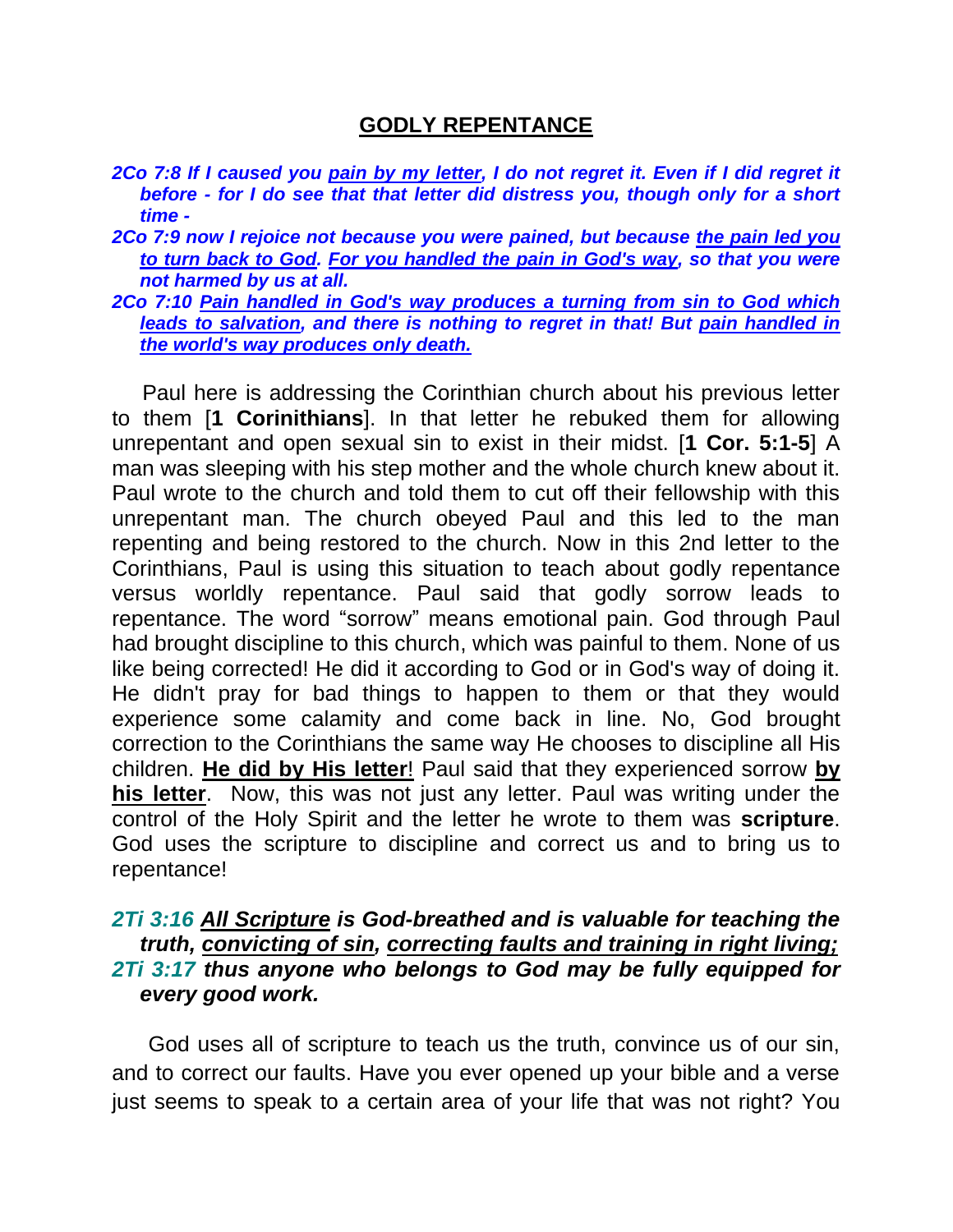shut the bible, and get into your car and a preacher on the radio is talking about the same thing! Then you go to work and someone brings up that subject out of the blue! You turn on the TV that evening and switch onto a channel and someone is talking about it again! God is bringing correction! Do not despise this or buck against it. [**Prov. 3:11**] You just need to repent. Many do not know what repent means. They think it means to cry hysterically with snot flowing. This is not necessarily repentance! The godly kind of repentance the bible speaks of comes from the Greek word **metanoia**- *meta- change; nous- the mind.* It literally means to "change the mind". Now, when you change your mind it might lead to an emotional experience but it will always lead to a course change. You will turn around and act differently. When we yield to the Word of God it will bring repentance or a change in our thinking. This is why it is so important to attend church where the Word of God is taught to us. This is why daily study of the Word is so valuable and important. When the Word goes forth then repentance [**change of thinking**] takes place. When a minister under the anointing teaches and preaches the Word of God then repentance will take place. Now, if we cut ourselves off from the Word then we will continue down the wrong road without a change in our thinking. We actually will not stay the same but our lives will **deteriorate**! God intends the path of the just to get brighter and brighter [better and better]. [**Prov. 4:18**] If you are not coming to church and not regularly reading and studying the Word of God for yourself then you are **lacking in repentance**. Your thought patterns are not changing for the better, so your life is not changing for the better! Repentance is not a bad thing! It is a good thing! Paul said that repentance leads to salvation. This does not mean you need to be saved again, but it means you will experience your salvation in a greater wayhealing, deliverance, freedom, and joy.

 You can handle the pain of your sin in a godly way or a worldly way. The world's way of dealing with pain is to avoid it, stuff it, or medicate it. The world's way is to explain it away and to make excuses. The world's way of dealing with sin is to punish yourself with condemnation or turn away from God and give up totally. Judas took this to the extreme and